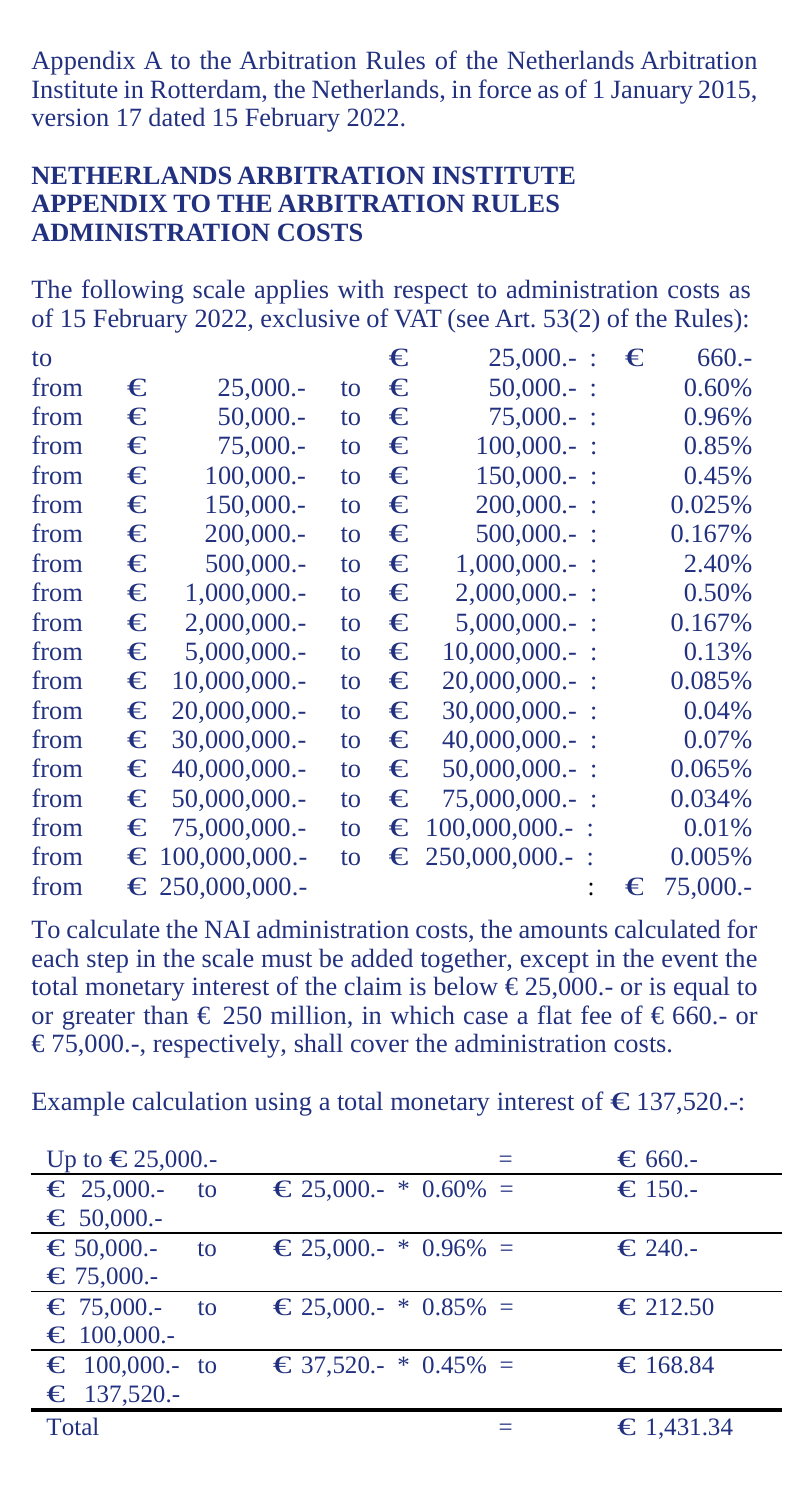## **UNCITRAL ARBITRATION RULES**

In case the parties have referred to the Arbitration Rules of the United Nations Commission on International Trade Law (UNCITRAL) and have designated the Netherlands Arbitration Institute as Appointing Authority (see paragraph 15 of the Explanation), the following schedule for Administration costs for claimant (excl. VAT) applies:

| Appointment of arbitrator(s)                         |                        |
|------------------------------------------------------|------------------------|
| (Arts. 6-8 UNCITRAL Rules)                           | $\epsilon \in 3.000$ . |
| Challenge of an arbitrator                           |                        |
| (Art. 12 UNCITRAL Rules)                             | $\epsilon \in 3.000$ . |
| Statement for establishing fees                      |                        |
| (Art. 39 and 41 UNCITRAL Rules) : $\epsilon$ 1,500.- |                        |
|                                                      |                        |